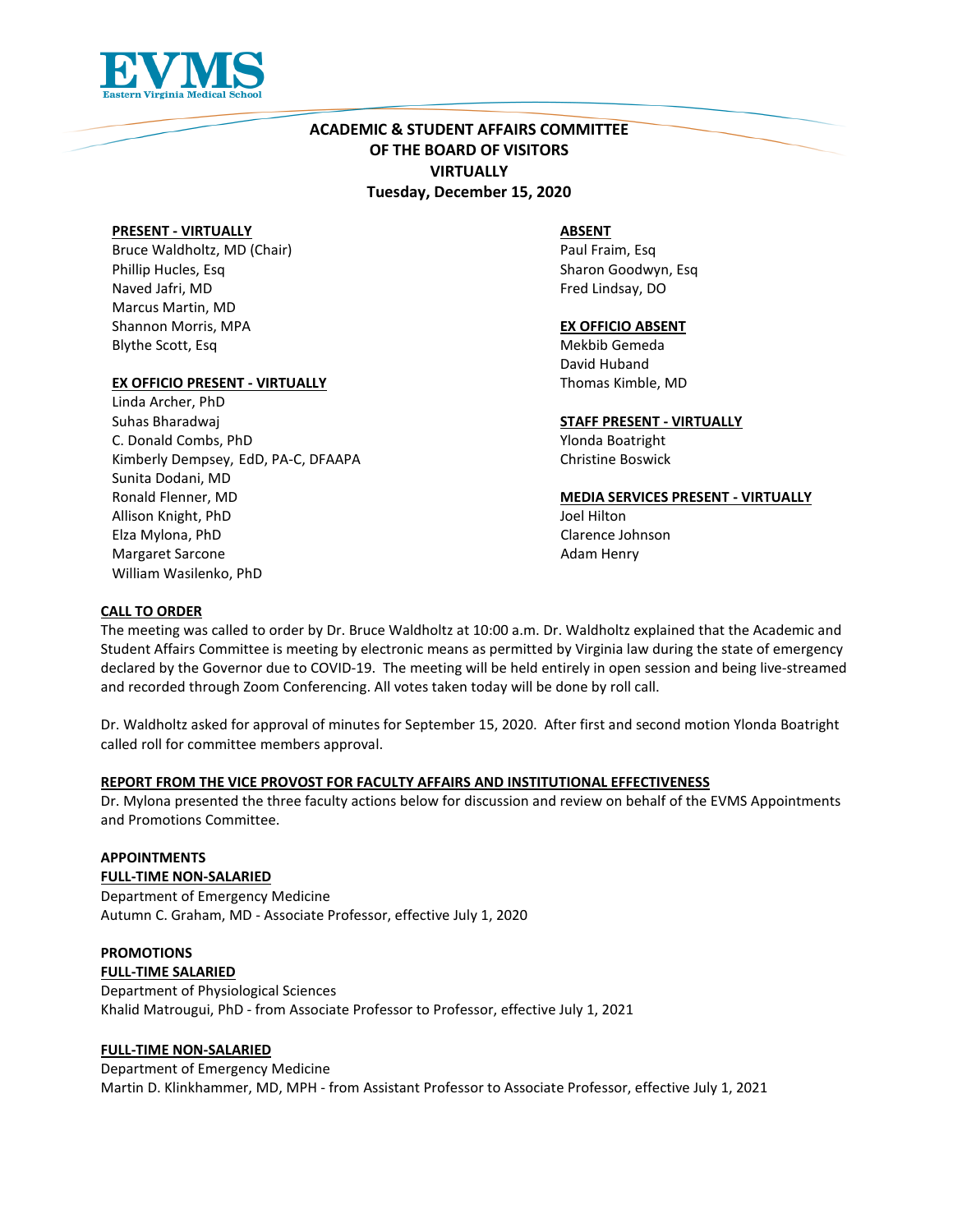Academic & Student Affairs Committee Meeting December 15, 2020 Page 2

Department of Pediatrics, Division of Allergy and Immunology Angela D. Hogan, MD - from Associate Professor to Professor, effective July 1, 2020

## *ACTION: Upon a motion duly made and seconded, the Academic and Student Affairs Committee unanimously*  voted to recommend the above faculty actions as presented at the meeting. Further, the committee requested that *this recommendation be considered by the Board of Visitors at their December 15, 2020 meeting.*

Dr. Mylona presented a proposal for EVMS Center for Maternal and Child Health Equity & Advocacy. The goal is to reduce health disparity for mothers and their children by focusing on clinical practice quality and safety using epidemiological and effectiveness data to drive guidelines and policy. The Center for Maternal and Child Health Equity and Advocacy will play a critical role in expanding educational, community service and research opportunities for EVMS medical and MPH students, as it will provide the platform for the MS Summer Scholar program and various opportunities for community projects. Students will have the ability to mine databases and participate in various research studies. The Center's activities can also expand opportunities for the Capstone projects at the MS fourth year level.

As a practicing OBGYN physician, Dr. Jafri enthusiastically and stronglt recommended approval of the EVMS Center for Maternal and Child Health Equity & Advocacy.

*ACTION: Upon a motion duly made and seconded, Academic and Student Affairs Committee voted unanimously to recommend approval of the EVMS Center for Maternal and Child Health Equity & Advocacy as presented at the meeting. Further, the committee requested that the proposal be considered for approval by the Board of Visitors at their December 15, 2020 meeting.*

Dr. Mylona presented the names of the candidates for conferral of degrees in Doctor of Biomedical Sciences, Doctor of Reproductive Clinical Science, Master of Pathologist's Assistant Program, Master of Physician Assistant, Master of Science in Art Therapy and Counseling, and Master in Healthcare Analytics. Names of the candidates are attached herewith.

The candidates were recommended for approval at the General Faculty meeting held on October 13, 2020.

*ACTION: Upon a motion duly made and seconded, Academic and Student Affairs Committee voted unanimously to recommend conferral Doctor of Biomedical Sciences, Doctor of Reproductive Clinical Science, Master of Pathologist's Assistant Program, Master of Physician Assistant, Master of Science in Art Therapy and Counseling, and Master in Healthcare Analytics. Approval of these awards is subject to the successful completion of all degree requirements by the occasion of commencement or written specified period thereafter. Further, the committee requested that this recommendation be considered by the Board of Visitors at their December 15, 2020 meeting.*

## **REPORT FROM THE VICE DEAN FOR ACADEMIC AFFAIRS**

Dr. Flenner provided an update on MD program.

## **LCME update**

- 1. After a successful site visit in October, we have received the survey team findings that will be presented to LCME for the final accreditation decision.
- 2. Results were as expected based on early post-site visit feedback. No real surprises.
- 3. Seven elements cited that will likely require follow-up reporting to LCME: four are "satisfactory with need for monitoring" and three are "unsatisfactory".
- 4. The following areas are represented by the cited elements:
	- Student research opportunities (satisfactory with need for monitoring)
	- Student study/lounge/storage space/call rooms (unsatisfactory)
	- Instruction on ethical issues related to scientific method/translational research (unsatisfactory)
	- Curriculum design, review, revision (satisfactory with need for monitoring)
	- Program outcomes evaluation (satisfactory with need for monitoring)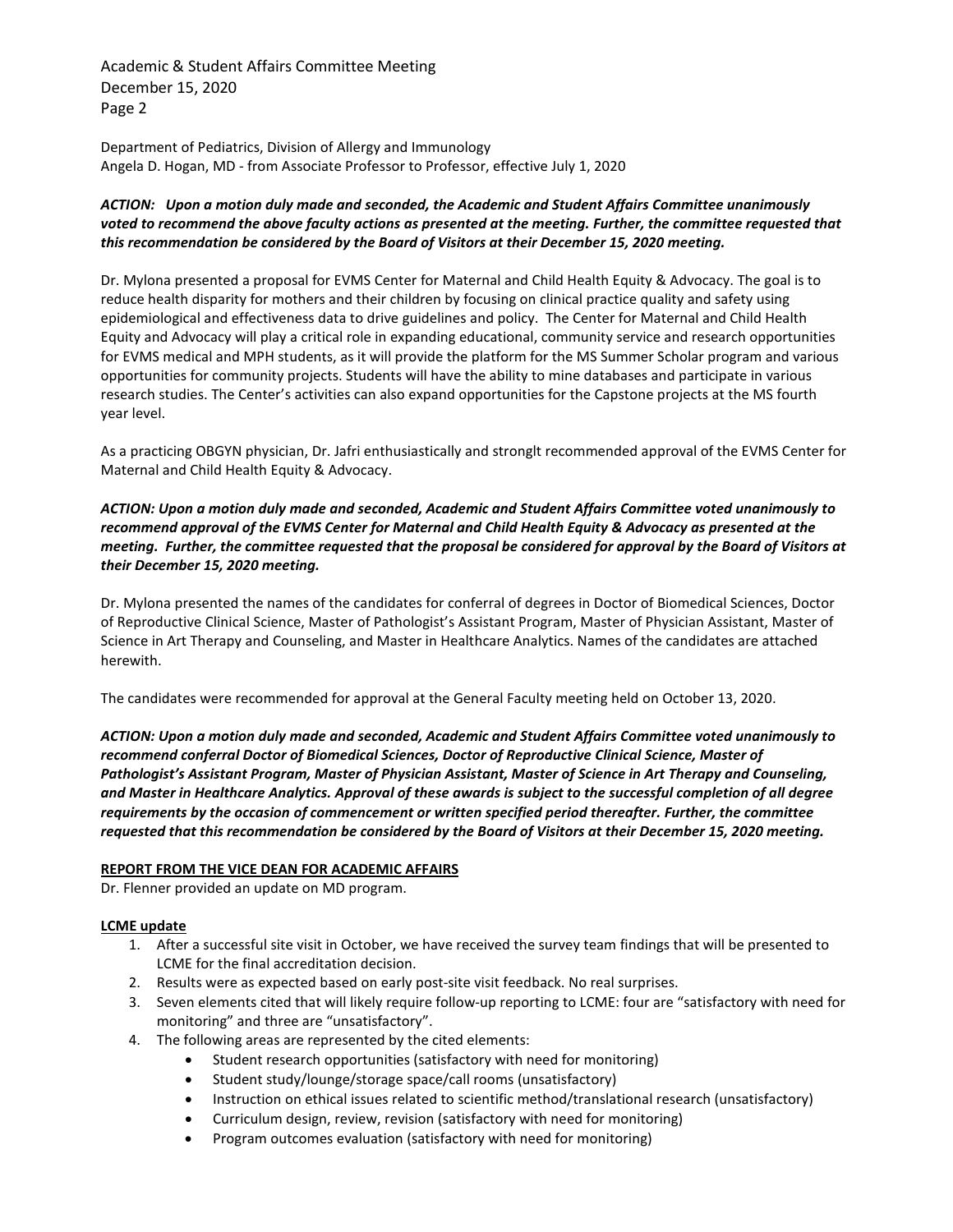## Academic & Student Affairs Committee Meeting December 15, 2020 Page 3

- Timely grades submission (unsatisfactory)
- Student satisfaction with health services (satisfactory with need for monitoring)
- 5. We were already aware of most of these challenges prior to either the LCME self-study report and/or site visit. In many cases actions are already underway to directly address them (ex. new student health center, new director of student research role), or plans are currently being developed for implementation.
- 6. Final accreditation decision will be made at the LCME board meeting in February 2021.

## **QEP update**

- 1. SACSCOC Accreditation virtual visit scheduled for February 16 18, 2021.
- 2. The Quality Enhancement Plan (QEP) is a stand-alone component of the upcoming SACSCOC Accreditation. It is a five-year, targeted plan focused on improving a specific aspect of student learning.
- 3. EVMS's QEP topic, based on student, faculty, and staff consensus: *Live Humble; Practicing with Cultural Humility*
- 4. Primary goal of our QEP is to improve students' knowledge, skills, and values in cultural humility and structural inequity, which will prepare future healthcare professionals for an increasingly diverse practice environment and improve patient quality of care.
- 5. QEP efforts will initially focus on MD Program, with potential expansion to HP programs.

### **REPORT FROM THE VICE PRESIDENT AND DEAN, SCHOOL OF HEALTH PROFESSIONS**

Dr. Combs presented a proposal to establish an online Doctor of Medical Science (DMSc) program. He stated that the physician assistant profession has been slow to adapt to the needs for advanced degrees among clinicians in both clinical and educational settings. Ancillary health care professionals such as physical therapists, audiologists, nursing education, and occupational therapy have adapted to changing times and have offered doctoral degrees for some time.

Dr. Combs recommended proposal to reinstate the Commission on Accreditation of Allied Health Education Programs (CAAHEP) accredited Certificate of Surgical Assisting (CSA) program at EVMS as an online program. The EVMS master's program provides the only pathway for individuals without surgical technology training to enter the surgical assisting profession. However, our master's program does not provide a viable pathway for surgical technologists who seek to transition into the surgical assisting profession because the highest degree offering for surgical technology is an associate degree. Eleven of the twelve CAAHEP accredited surgical assisting programs award certificates. The Occupational Information Network projects an estimated 11,700 new openings for surgical assistants between 2018 and 2028. There is an opportunity for EVMS to attract surgical technologists to enter the surgical assisting profession by reinstating its certificate program (the certificate program was paused when the Masters in Surgical Assisting began).

Dr. Combs recommend motion to approve the reinstatement of the Certificate of Surgical Assisting program and the initiation of a Doctor of Medical Sciences program.

*ACTION: Upon a motion duly made and seconded, Academic and Student Affairs Committee voted unanimously to recommend approval of the reinstatement of the Certificate of Surgical Assisting program and the initiation of a Doctor of Medical Sciences program as presented at the meeting. Further, the committee requested that this recommendation be considered for approval by the Board of Visitors at their December 15, 2020 meeting.*

#### **REPORT FROM THE VICE DEAN FOR GRADUATE MEDICAL EDUCATION**

Dr. Archer gave an update on the Graduate Medical Education program.

- Physical Medicine and Rehabilitation Residency Program received a ACGME accreditation site approval for 10 years
- Plastic Surgery is beginning to accept applications for the Integrated Plastic Surgery Residency
- On Monday, December 14, 2020, Dr. Shriti Patel hosted a Virtual Open House for Underrepresented Minorities. There was great turn out for the program with over 100 attendees.